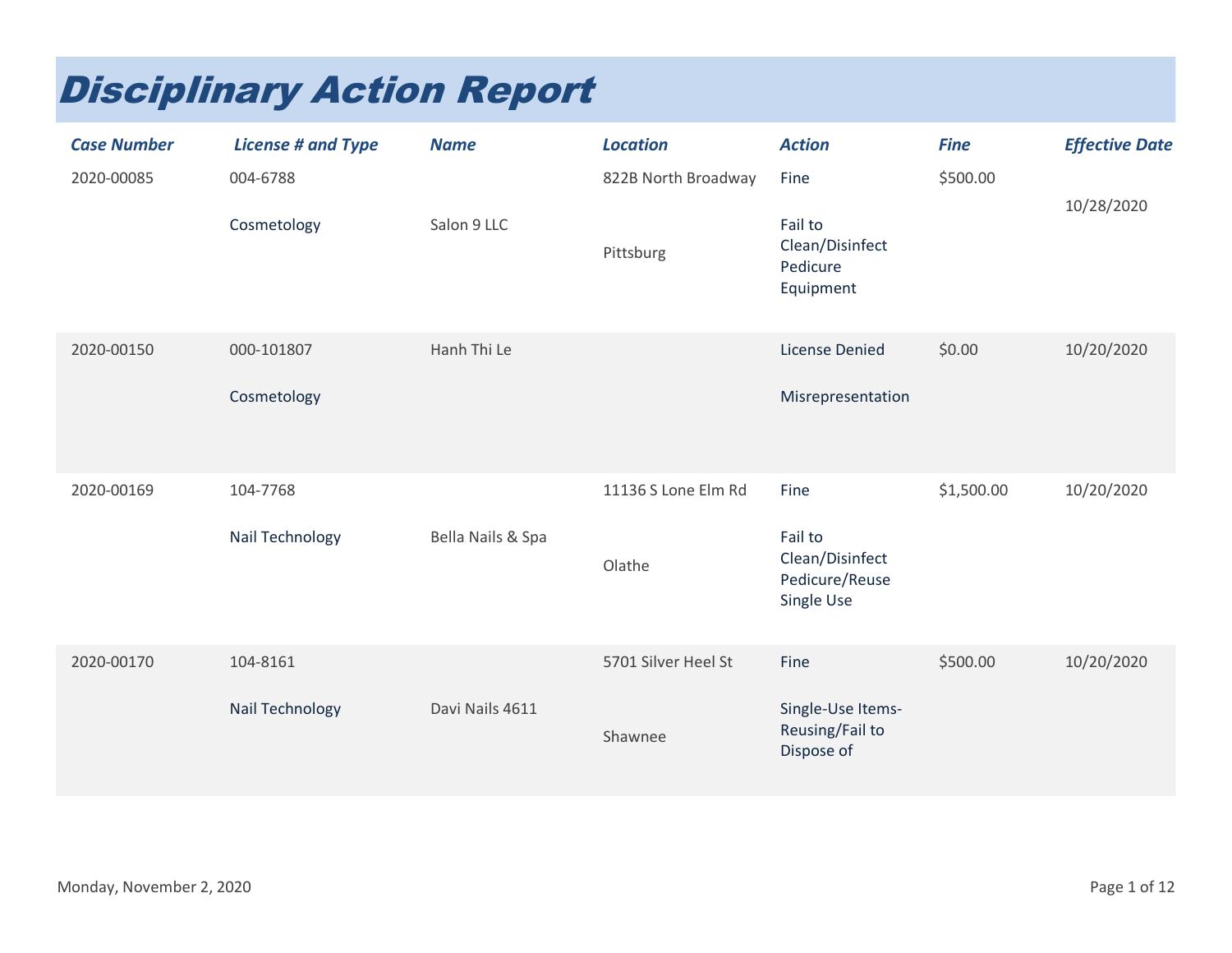| <b>Case Number</b> | <b>License # and Type</b> | <b>Name</b>                                                        | <b>Location</b>         | <b>Action</b>                                              | <b>Fine</b> | <b>Effective Date</b> |
|--------------------|---------------------------|--------------------------------------------------------------------|-------------------------|------------------------------------------------------------|-------------|-----------------------|
| 2020-00200         | 104-6680                  |                                                                    | 2919 SW Wanamaker<br>#H | Fine                                                       | \$500.00    | 10/6/2020             |
|                    | Nail Technology           | <b>Super Nails</b>                                                 | Topeka                  | Fail to<br>Clean/Disinfect<br>Pedicure<br>Equipment        |             |                       |
| 2020-00201         | 004-3125                  |                                                                    | 409 Poyntz              | Fine                                                       | \$500.00    | 10/6/2020             |
|                    | Cosmetology               | <b>Wholesale Beauty</b><br>Club<br><b>Wholesale Beauty</b><br>Club | Manhattan               | Single-Use Items-<br>Reusing/Fail to<br>Dispose of         |             |                       |
| 2020-00202         | 004-3470                  |                                                                    | 1629 N Washington       | Fine                                                       | \$500.00    | 10/6/2020             |
|                    | Cosmetology               | Sue Beauty Salon                                                   | Junction City           | Fail to<br>Clean/Disinfect<br>Pedicure/Reuse<br>Single Use |             |                       |
| 2020-00203         | 004-8439                  |                                                                    | 221 C St                | Fine                                                       | \$500.00    | 10/6/2020             |
|                    | Cosmetology               | Elements Salon &<br>Day Spa                                        | Washington              | Fail to<br>Clean/Disinfect<br>Pedicure<br>Equipment        |             |                       |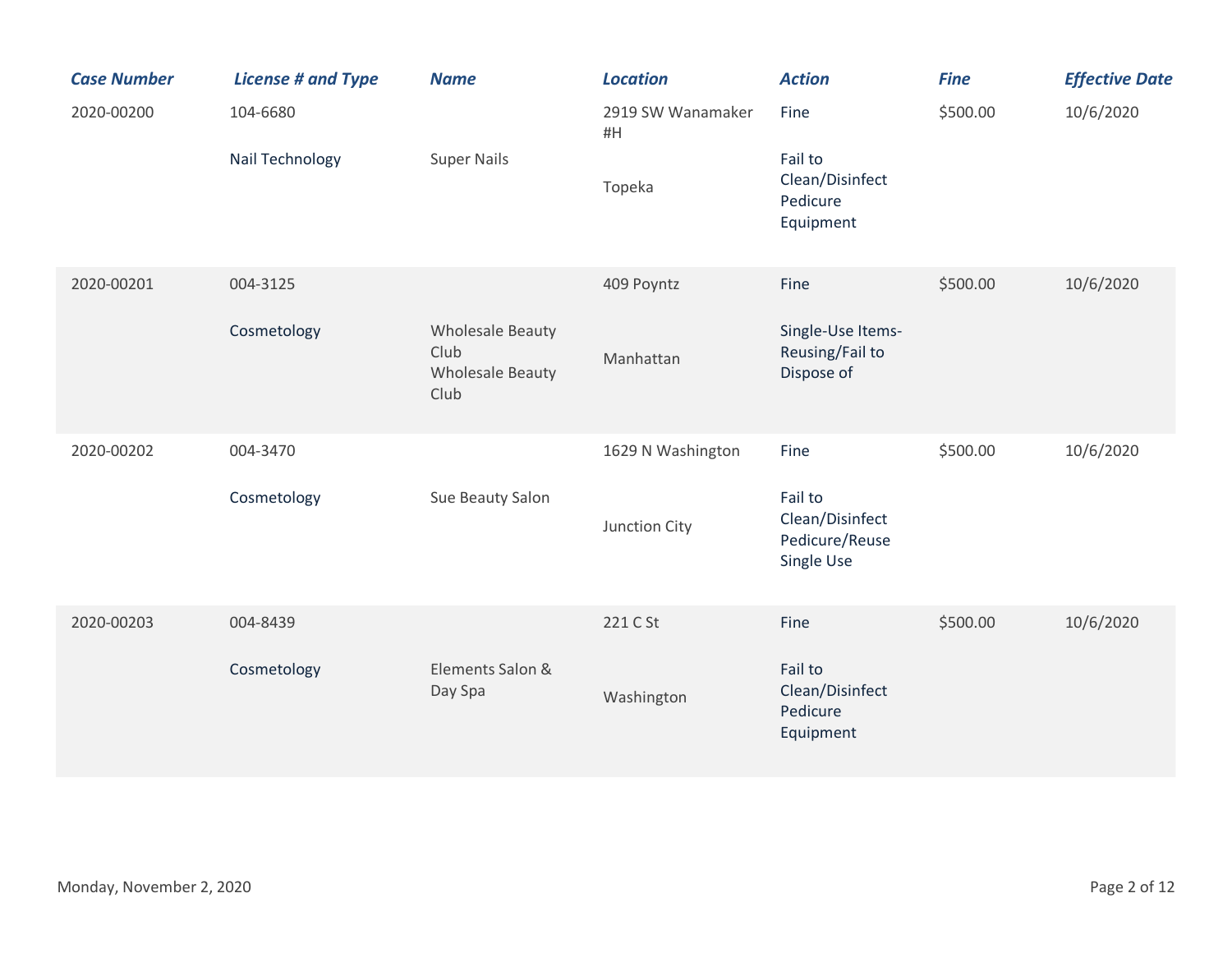| <b>Case Number</b> | <b>License # and Type</b> | <b>Name</b>                  | <b>Location</b>   | <b>Action</b>                                              | <b>Fine</b> | <b>Effective Date</b> |
|--------------------|---------------------------|------------------------------|-------------------|------------------------------------------------------------|-------------|-----------------------|
| 2020-00205         | 004-8816                  |                              | 322A Southwind Pl | Fine                                                       | \$1,000.00  | 10/6/2020             |
|                    | Cosmetology               | Gallery for Hair             | Manhattan         | Fail to<br>Clean/Disinfect<br>Pedicure/Reuse<br>Single Use |             |                       |
| 2020-00206         | 004-11427                 |                              | 208 N. Main       | Fine                                                       | \$250.00    | 10/6/2020             |
|                    | Cosmetology               | <b>Custom Cuts</b><br>Garage | Newton            | Expired<br>Establishment<br>License                        |             |                       |
| 2020-00207         | 000-101167                | Muller, Tiffany<br>Lynn      |                   | Fine                                                       | \$50.00     | 10/13/2020            |
|                    | Cosmetology               |                              |                   | Work in<br>Unlicensed<br>Establishment                     |             |                       |
| 2020-00208         | 000-92936                 | Partridge, Kayla<br>Yvonne   |                   | Fine                                                       | \$50.00     | 10/13/2020            |
|                    | Cosmetology               |                              |                   | Work in<br>Unlicensed<br>Establishment                     |             |                       |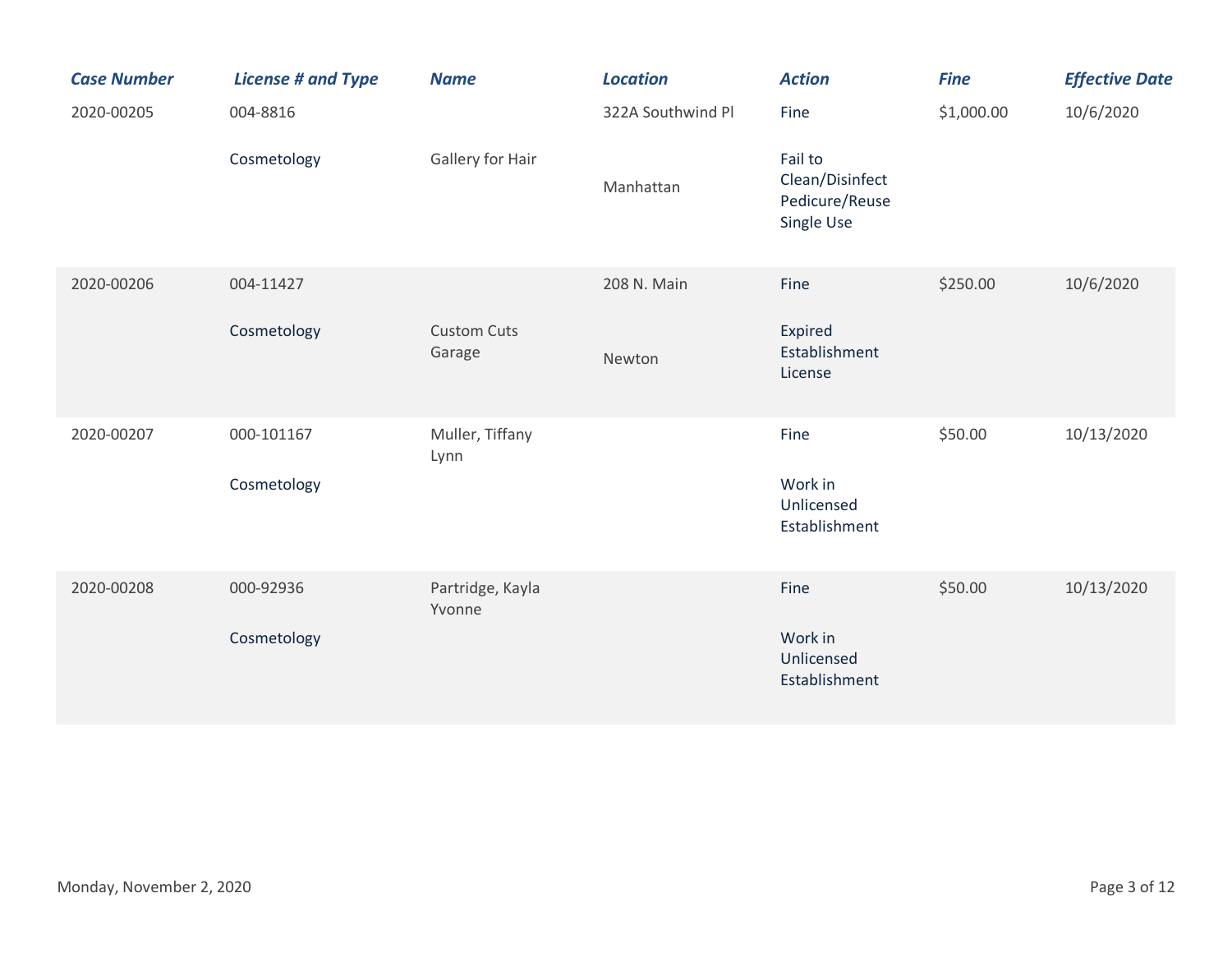| <b>Case Number</b> | <b>License # and Type</b> | <b>Name</b>                  | <b>Location</b> | <b>Action</b>                          | <b>Fine</b> | <b>Effective Date</b> |
|--------------------|---------------------------|------------------------------|-----------------|----------------------------------------|-------------|-----------------------|
| 2020-00209         | 000-88860                 | Hershberger,<br>Renee Dawn   |                 | Fine                                   | \$50.00     | 10/13/2020            |
|                    | Cosmetology               |                              |                 | Work in<br>Unlicensed<br>Establishment |             |                       |
| 2020-00219         | 002-3986                  | Brixius, BreAnna             |                 | Fine                                   | \$25.00     | 10/13/2020            |
|                    | Cosmetology               |                              |                 | Late Apprentice<br>Application         |             |                       |
| 2020-00224         | 002-3987                  | Gearhart,<br>Cassandra Grace |                 | Fine                                   | \$25.00     | 10/13/2020            |
|                    | Cosmetology               |                              |                 | Late Apprentice<br>Application         |             |                       |
| 2020-00226         | 002-3989                  | Vandepol,<br>Micahla Toi     |                 | Fine                                   | \$25.00     | 10/13/2020            |
|                    | Cosmetology               |                              |                 | Late Apprentice<br>Application         |             |                       |
| 2020-00228         | 001-101887                | Gardner, Summer<br>Rae       |                 | Fine                                   | \$25.00     | 10/13/2020            |
|                    | Cosmetology               |                              |                 | Late Apprentice<br>Application         |             |                       |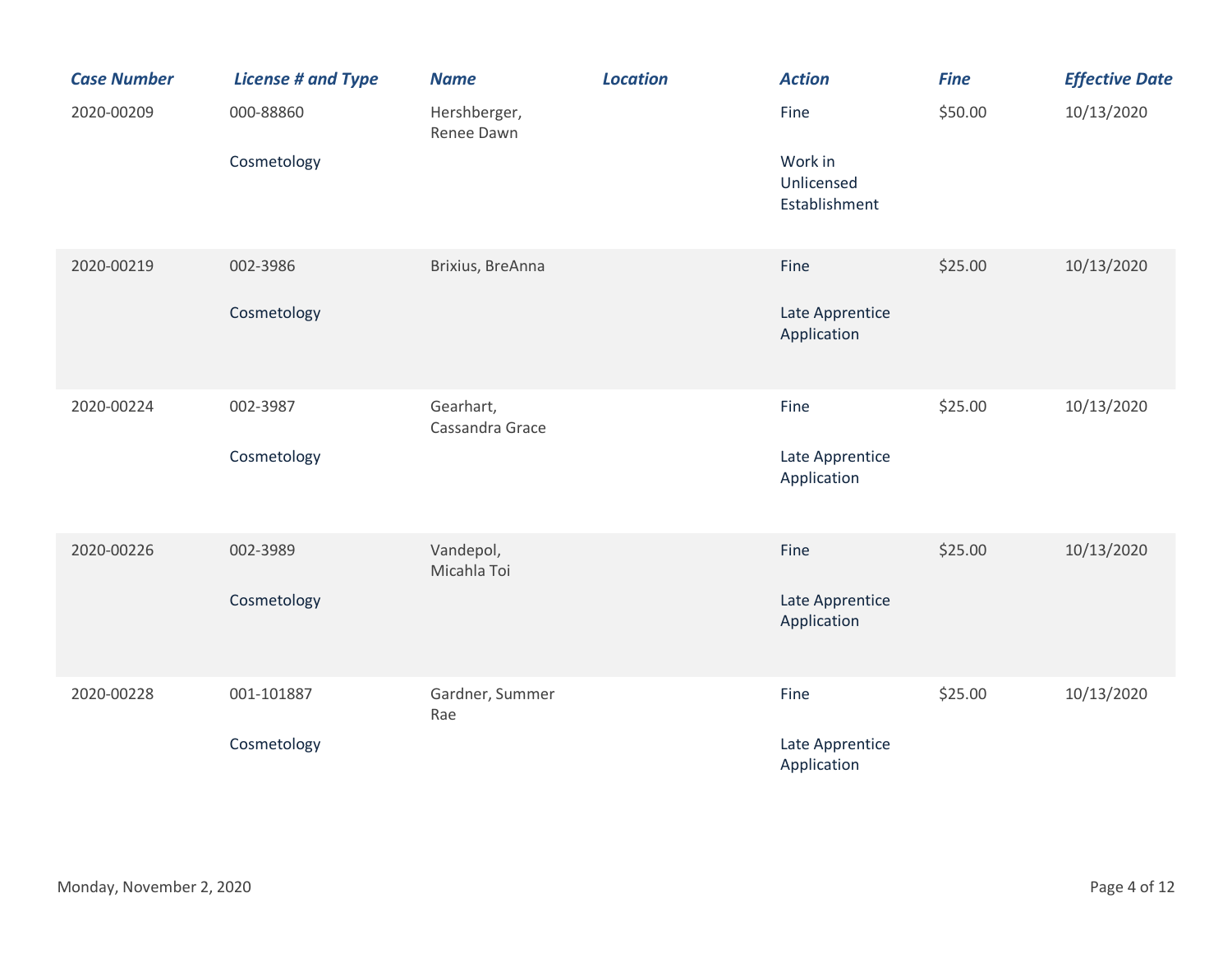| <b>Case Number</b> | <b>License # and Type</b> | <b>Name</b>                                               | <b>Location</b> | <b>Action</b>                          | <b>Fine</b> | <b>Effective Date</b> |
|--------------------|---------------------------|-----------------------------------------------------------|-----------------|----------------------------------------|-------------|-----------------------|
| 2020-00229         | 001-101886<br>Cosmetology | Mercer, Nickolas<br>James                                 |                 | Fine<br>Late Apprentice<br>Application | \$25.00     | 10/13/2020            |
| 2020-00231         | 001-101885<br>Cosmetology | Livingston, Johnae<br>A<br>Livingston, Johnae<br>Ahleigha |                 | Fine<br>Late Apprentice<br>Application | \$25.00     | 10/13/2020            |
| 2020-00232         | 001-101884<br>Cosmetology | Taylor, Rosalyn<br>Grace                                  |                 | Fine<br>Late Apprentice<br>Application | \$25.00     | 10/13/2020            |
| 2020-00233         | 001-101883<br>Cosmetology | Hernandez, Emily<br>Ruth                                  |                 | Fine<br>Late Apprentice<br>Application | \$25.00     | 10/27/2020            |
| 2020-00235         | 001-101882<br>Cosmetology | Corrigan, Alisha<br>Mae                                   |                 | Fine<br>Late Apprentice<br>Application | \$25.00     | 10/13/2020            |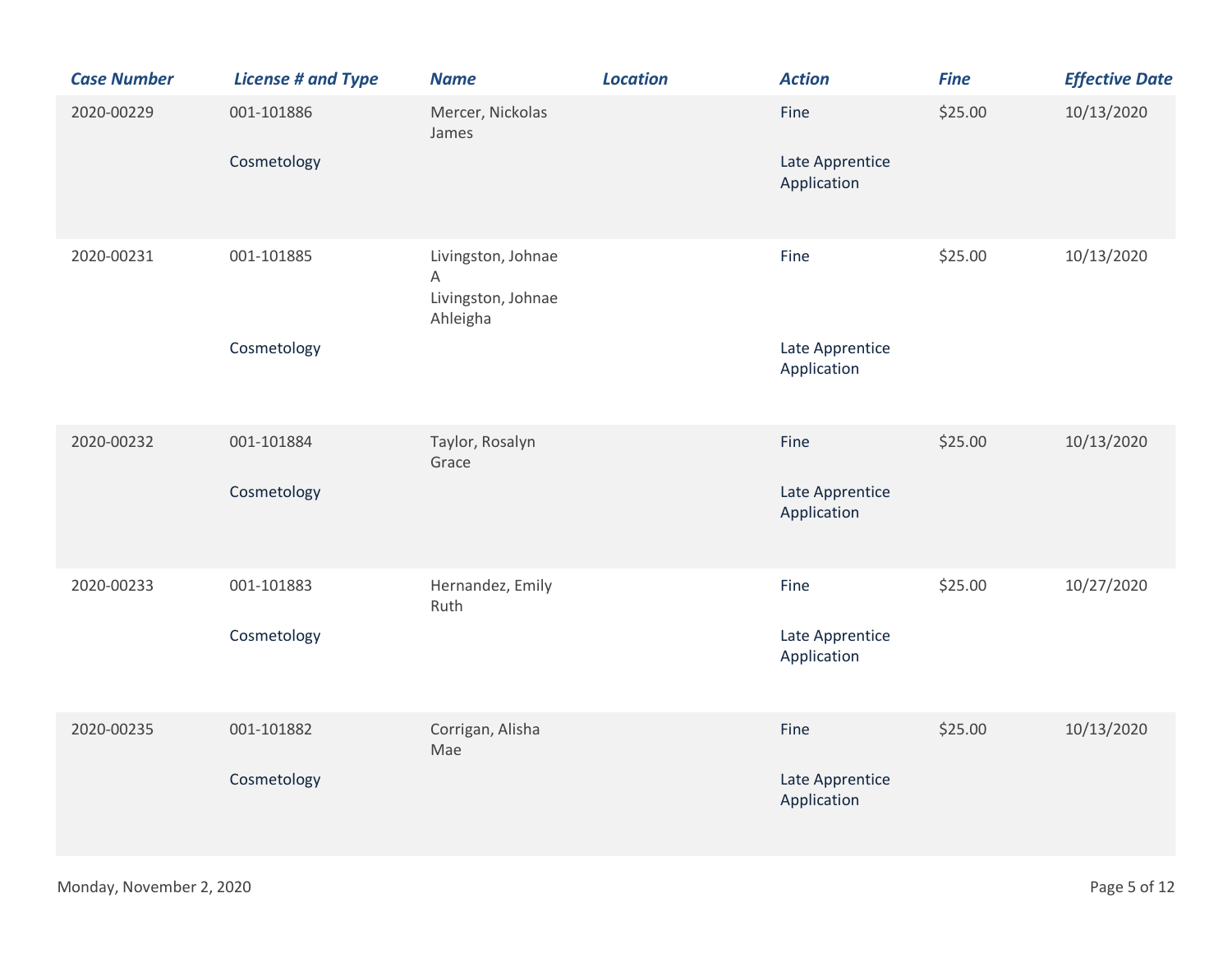| <b>Case Number</b> | <b>License # and Type</b> | <b>Name</b>                  | <b>Location</b> | <b>Action</b>                  | <b>Fine</b> | <b>Effective Date</b> |
|--------------------|---------------------------|------------------------------|-----------------|--------------------------------|-------------|-----------------------|
| 2020-00237         | 001-101881                | Bayes, Jacob<br>Michael      |                 | Fine                           | \$25.00     | 10/13/2020            |
|                    | Cosmetology               |                              |                 | Late Apprentice<br>Application |             |                       |
| 2020-00238         | 001-101880                | Jackson, Jordan<br>Jean      |                 | Fine                           | \$25.00     | 10/13/2020            |
|                    | Cosmetology               |                              |                 | Late Apprentice<br>Application |             |                       |
| 2020-00240         | 001-101879                | Root, Madison<br>Taylor      |                 | Fine                           | \$25.00     | 10/13/2020            |
|                    | Cosmetology               |                              |                 | Late Apprentice<br>Application |             |                       |
| 2020-00242         | 001-101878                | Worford, Dshayla<br>Jo Irene |                 | Fine                           | \$25.00     | 10/13/2020            |
|                    | Cosmetology               |                              |                 | Late Apprentice<br>Application |             |                       |
| 2020-00243         | 001-101877                | Harty, Eleanor<br>Kella      |                 | Fine                           | \$25.00     | 10/13/2020            |
|                    | Cosmetology               |                              |                 | Late Apprentice<br>Application |             |                       |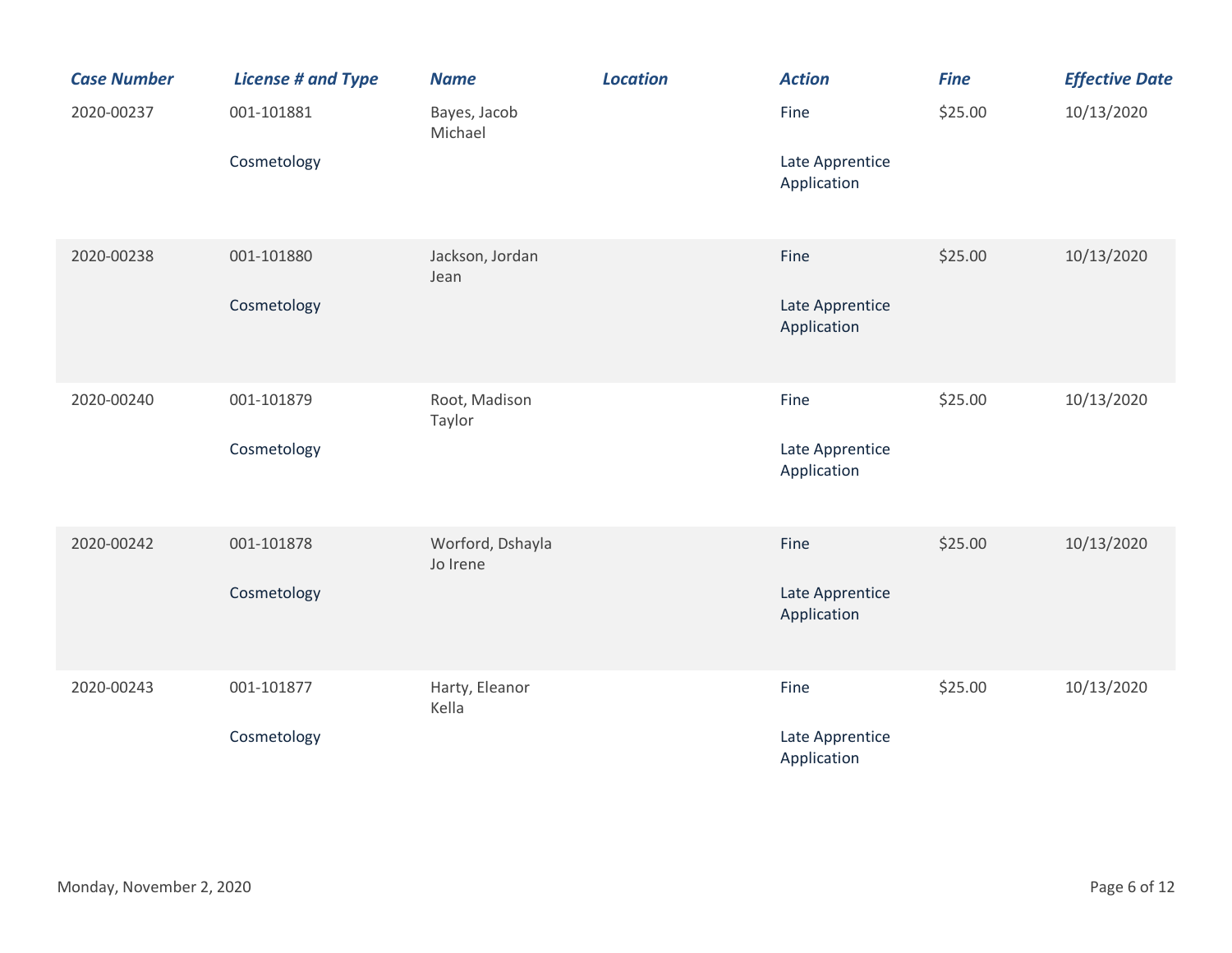| <b>Case Number</b> | <b>License # and Type</b>    | <b>Name</b>                   | <b>Location</b> | <b>Action</b>                          | <b>Fine</b> | <b>Effective Date</b> |
|--------------------|------------------------------|-------------------------------|-----------------|----------------------------------------|-------------|-----------------------|
| 2020-00244         | 002-4006<br>Cosmetology      | Garcia Alvarez,<br>Monica I   |                 | Fine<br>Late Apprentice<br>Application | \$25.00     | 10/13/2020            |
| 2020-00245         | 001-101876<br>Cosmetology    | Murillo, Adriahna<br>May      |                 | Fine<br>Late Apprentice<br>Application | \$25.00     | 10/13/2020            |
| 2020-00246         | 001-101888<br>Cosmetology    | Ensign, Emmi<br>Rochelle      |                 | Fine<br>Late Apprentice<br>Application | \$25.00     | 10/13/2020            |
| 2020-00266         | 002-4072<br>Cosmetology      | Gonzalez-Lozano,<br>Alejandra |                 | Fine<br>Late Apprentice<br>Application | \$25.00     | 10/27/2020            |
| 2020-00267         | 101-88032<br>Nail Technology | Rattler, Alesia M             |                 | Fine<br>Late Apprentice<br>Application | \$25.00     | 10/13/2020            |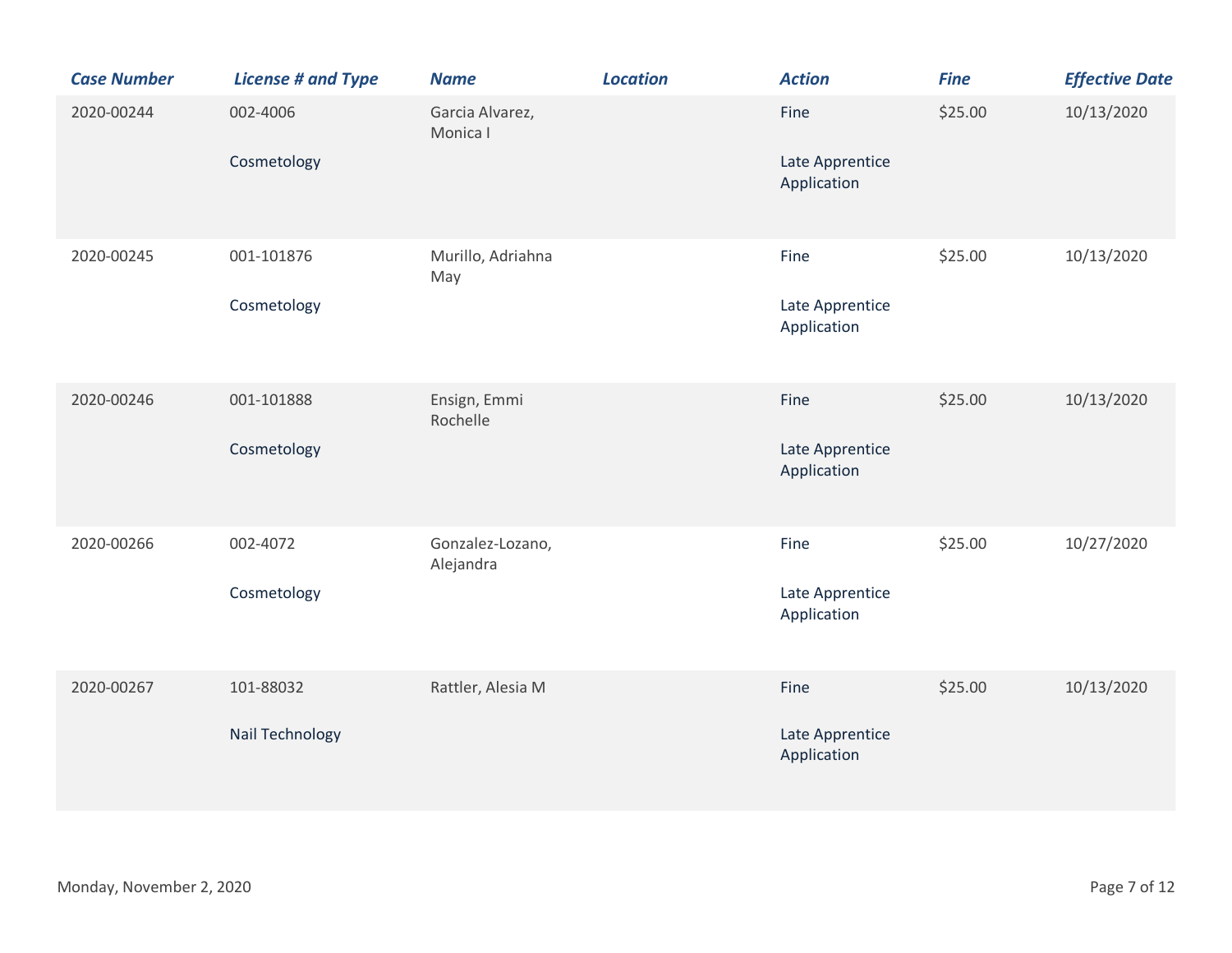| <b>Case Number</b> | <b>License # and Type</b> | <b>Name</b>                  | <b>Location</b>    | <b>Action</b>                                              | <b>Fine</b> | <b>Effective Date</b> |
|--------------------|---------------------------|------------------------------|--------------------|------------------------------------------------------------|-------------|-----------------------|
| 2020-00268         | 202-97453                 | Cantrell, Sarah<br>Katherine |                    | Fine                                                       | \$25.00     | 10/13/2020            |
|                    | Esthetics                 |                              |                    | Late Apprentice<br>Application                             |             |                       |
| 2020-00274         | 004-9202                  |                              | 3727 W 6th Suite C | License Suspended                                          | \$0.00      | 10/27/2020            |
|                    | Cosmetology               | DASH Salon and<br>Day Spa    | Lawrence           | Failure to Comply<br>with Board Order                      |             |                       |
| 2020-00275         | 001-101689                | Sanders, Lily Anna<br>Maria  |                    | License Suspended                                          | \$0.00      | 10/27/2020            |
|                    | Cosmetology               |                              |                    | Failure to Comply<br>with Board Order                      |             |                       |
| 2020-00276         | 001-101687                | Molloy, Lexis Jae            |                    | License Suspended                                          | \$0.00      | 10/27/2020            |
|                    | Cosmetology               |                              |                    | Failure to Comply<br>with Board Order                      |             |                       |
| 2020-00402         | 104-8053                  |                              | 2030 W 21st        | Fine                                                       | \$1,000.00  | 10/27/2020            |
|                    | Nail Technology           | Queen Nails                  | Wichita            | Fail to<br>Clean/Disinfect<br>Pedicure/Reuse<br>Single Use |             |                       |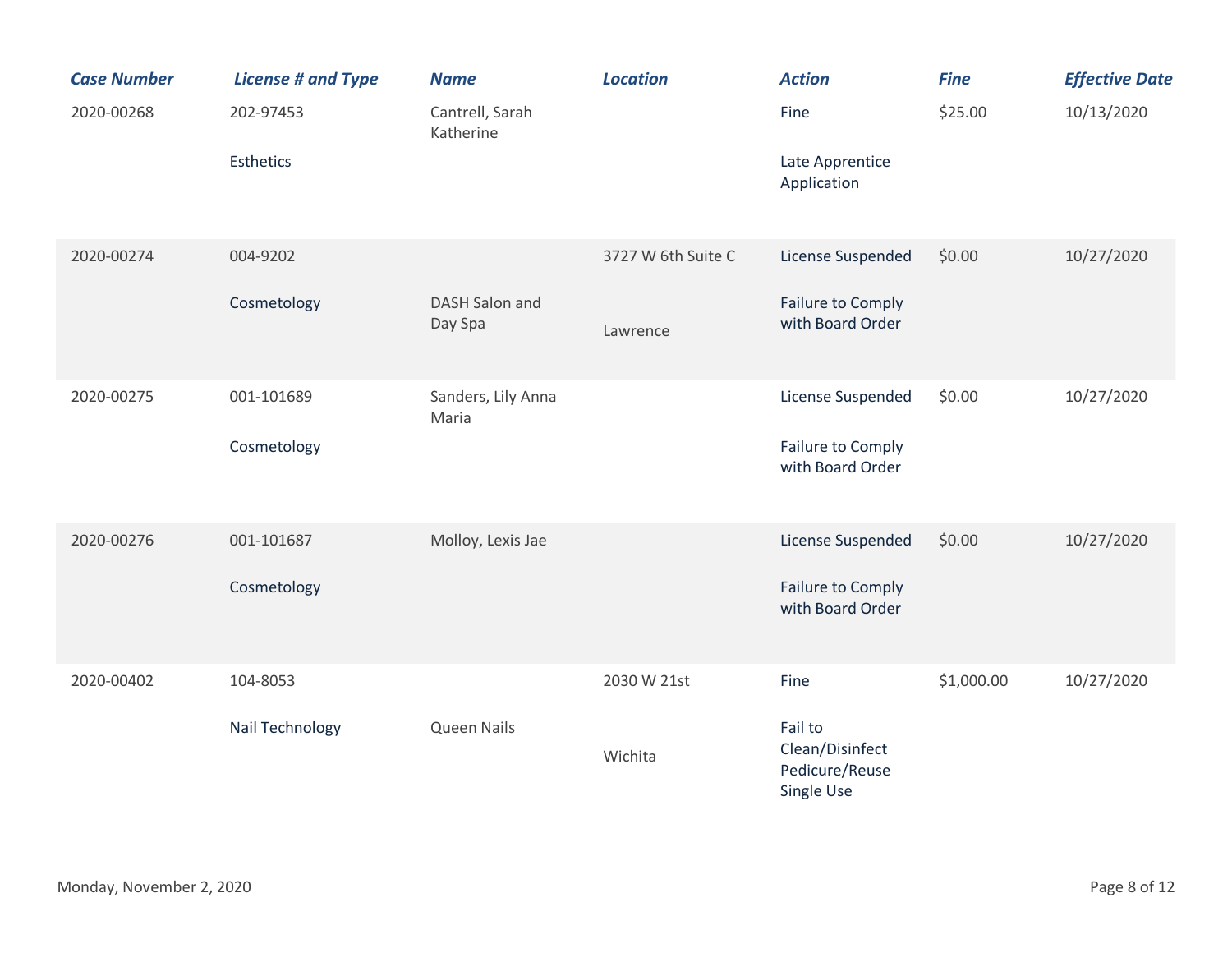| <b>Case Number</b> | <b>License # and Type</b>   | <b>Name</b>                      | <b>Location</b>                                       | <b>Action</b>                                              | <b>Fine</b> | <b>Effective Date</b> |
|--------------------|-----------------------------|----------------------------------|-------------------------------------------------------|------------------------------------------------------------|-------------|-----------------------|
| 2020-00403         | 000-90582<br>Cosmetology    | Cardona-Marin,<br>Laura Joshelyn |                                                       | License Suspended<br>Failure to Comply<br>with Board Order | \$0.00      | 10/27/2020            |
| 2020-00405         | 104-7882<br>Nail Technology | Royal Spa LLC                    | 7700 E Kellogg Dr Q2<br>Wichita                       | Fine<br><b>Infection Control</b><br>Violation(s)           | \$2,500.00  | 10/27/2020            |
| 2020-00406         | Unlicensed<br>Esthetics     | Davi Nails 4611                  | 5701 Silver Heel St<br>Shawnee                        | Fine<br>Unlicensed<br>Establishment                        | \$500.00    | 10/20/2020            |
| 2020-00407         | 004-9185<br>Cosmetology     | Hair Mechanix                    | 214 E Main<br>Anthony                                 | License Suspended<br>Other KSA/KAR<br>Violation            | \$0.00      | 10/27/2020            |
| 2020-00408         | 004-11962<br>Cosmetology    | Salon Bella                      | 11708 W 95th St<br>Studio 103<br><b>Overland Park</b> | License Suspended<br>Other KSA/KAR<br>Violation            | \$0.00      | 10/27/2020            |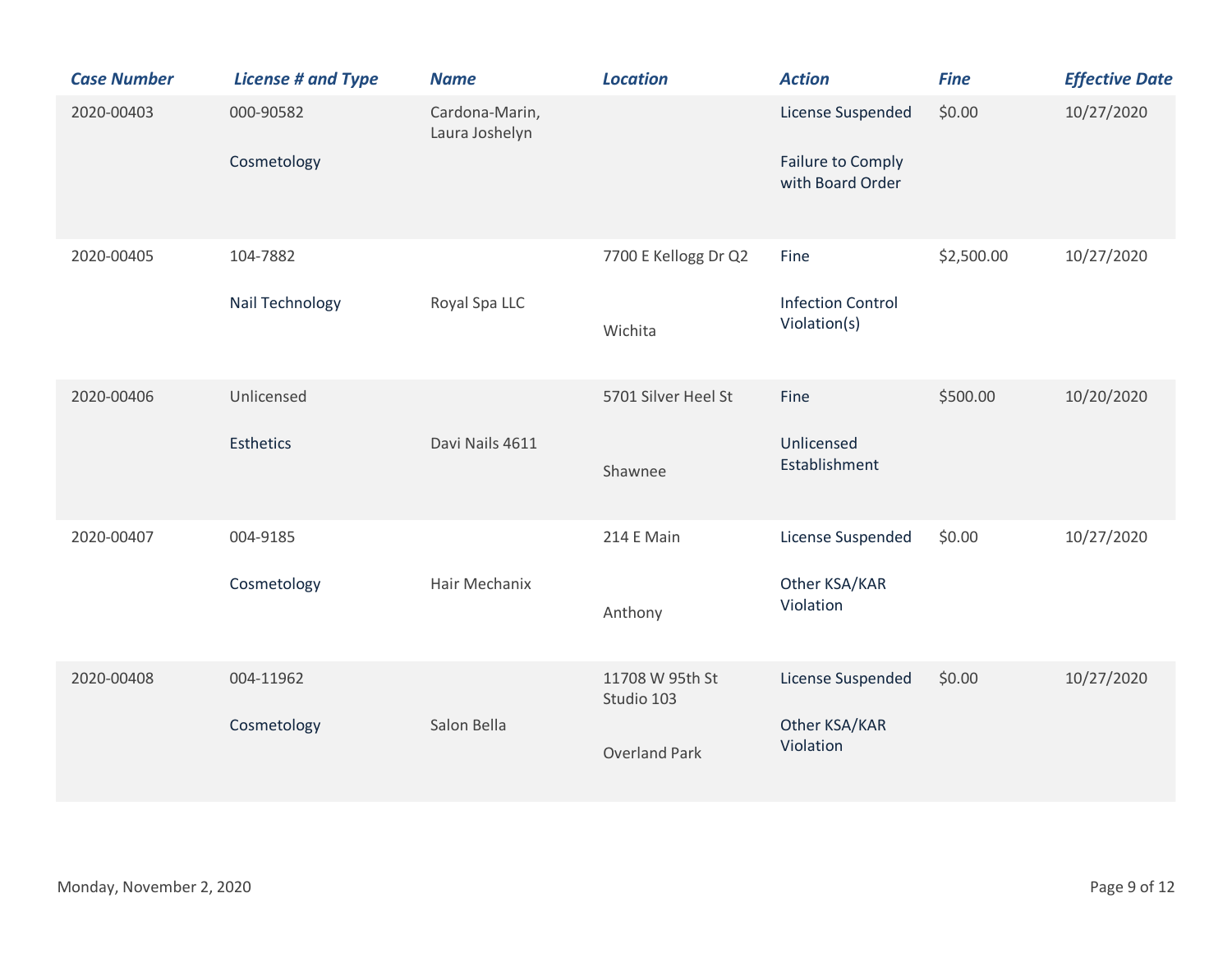| <b>Case Number</b> | <b>License # and Type</b> | <b>Name</b>        | <b>Location</b>                                     | <b>Action</b>                                       | <b>Fine</b> | <b>Effective Date</b> |
|--------------------|---------------------------|--------------------|-----------------------------------------------------|-----------------------------------------------------|-------------|-----------------------|
| 2020-00409         | Unlicensed                | Dunlap, Kendra     |                                                     | Cease and Desist                                    | \$0.00      | 10/27/2020            |
|                    | <b>Esthetics</b>          |                    |                                                     | Unlicensed<br>Individual                            |             |                       |
| 2020-00410         | 004-11497                 |                    | 1225 N. 78th St., Ste.<br>$\boldsymbol{\mathsf{H}}$ | License Suspended                                   | \$0.00      | 10/27/2020            |
|                    | Cosmetology               | Salon Luxe         | Kansas City                                         | Other KSA/KAR<br>Violation                          |             |                       |
| 2020-00411         | 004-12826                 |                    | 210 N Concord                                       | Fine                                                | \$500.00    | 10/27/2020            |
|                    | Cosmetology               | Studio 210         | Minneapolis                                         | Single-Use Items-<br>Reusing/Fail to<br>Dispose of  |             |                       |
| 2020-00412         | 004-13224                 |                    |                                                     | Fine                                                | \$500.00    | 10/27/2020            |
|                    | Cosmetology               | Salon Muah         |                                                     | Single-Use Items-<br>Reusing/Fail to<br>Dispose of  |             |                       |
| 2020-00413         | 004-99487                 |                    | 112 W 11th                                          | Fine                                                | \$1,000.00  | 10/27/2020            |
|                    | Cosmetology               | J Studio and Salon | Hays                                                | Fail to<br>Clean/Disinfect<br>Pedicure<br>Equipment |             |                       |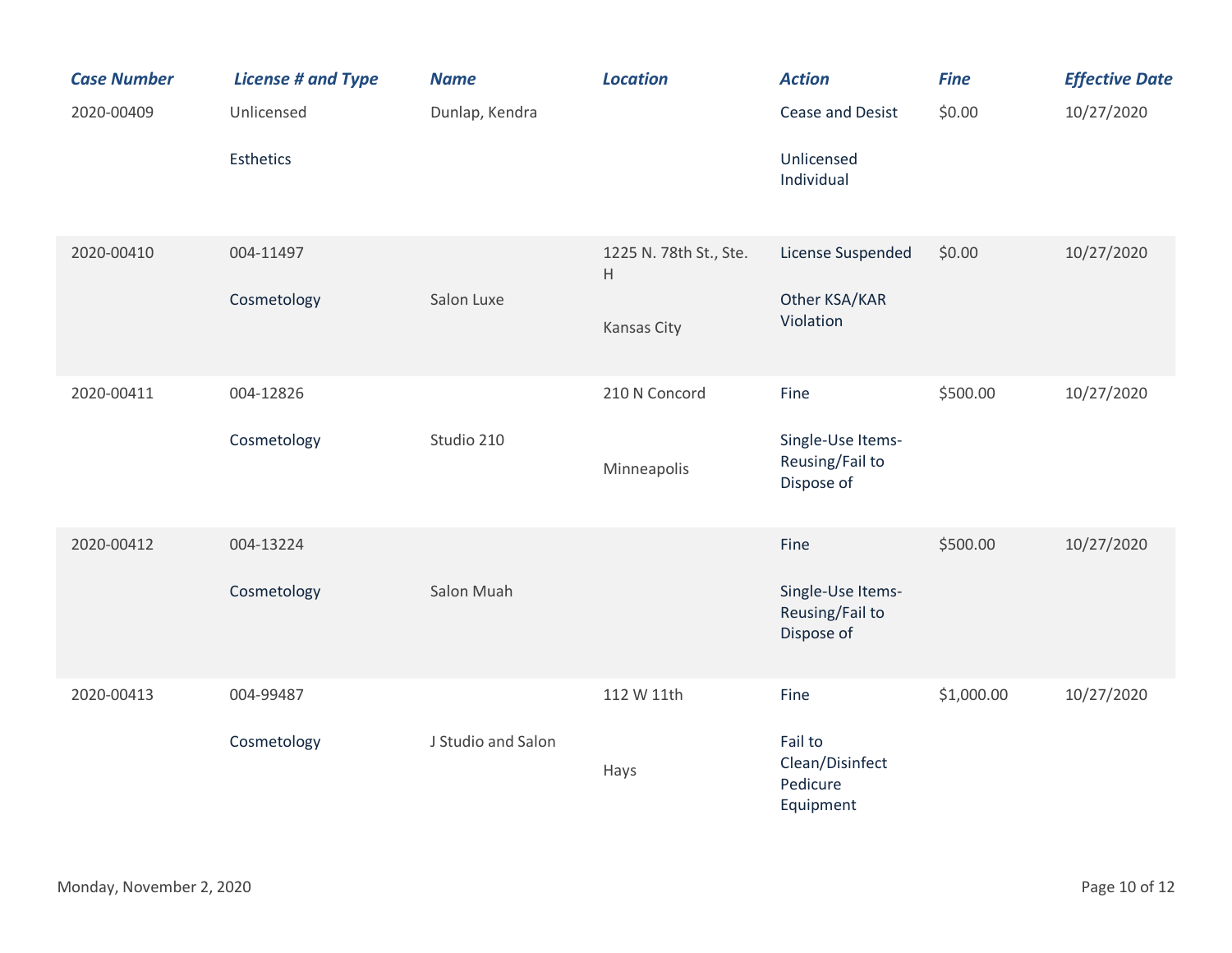| <b>Case Number</b> | <b>License # and Type</b>   | <b>Name</b>                                | <b>Location</b>             | <b>Action</b>                                               | <b>Fine</b> | <b>Effective Date</b> |
|--------------------|-----------------------------|--------------------------------------------|-----------------------------|-------------------------------------------------------------|-------------|-----------------------|
| 2020-00414         | 004-100375<br>Cosmetology   | Little Porch Studio                        | 1008 W Woodbury<br>Healy    | Fine<br>Fail to<br>Clean/Disinfect<br>Pedicure<br>Equipment | \$500.00    | 10/27/2020            |
| 2020-00415         | 004-11857<br>Cosmetology    | The Looking Glass<br>Salon                 | 113 E Court<br>Smith Center | Fine<br>Single-Use Items-<br>Reusing/Fail to<br>Dispose of  | \$500.00    | 10/27/2020            |
| 2020-00416         | 850-1863<br>Tanning         | <b>Shear Creations</b><br>West and Day Spa | 128 S Penn<br>Oberlin       | Fine<br>Expired<br>Establishment<br>License                 | \$250.00    | 10/27/2020            |
| 2020-00417         | 104-8276<br>Nail Technology | Awesome Nails &<br>Wax                     | 16433 W 119th St<br>Olathe  | Fine<br>Single-Use Items-<br>Reusing/Fail to<br>Dispose of  | \$500.00    | 10/27/2020            |